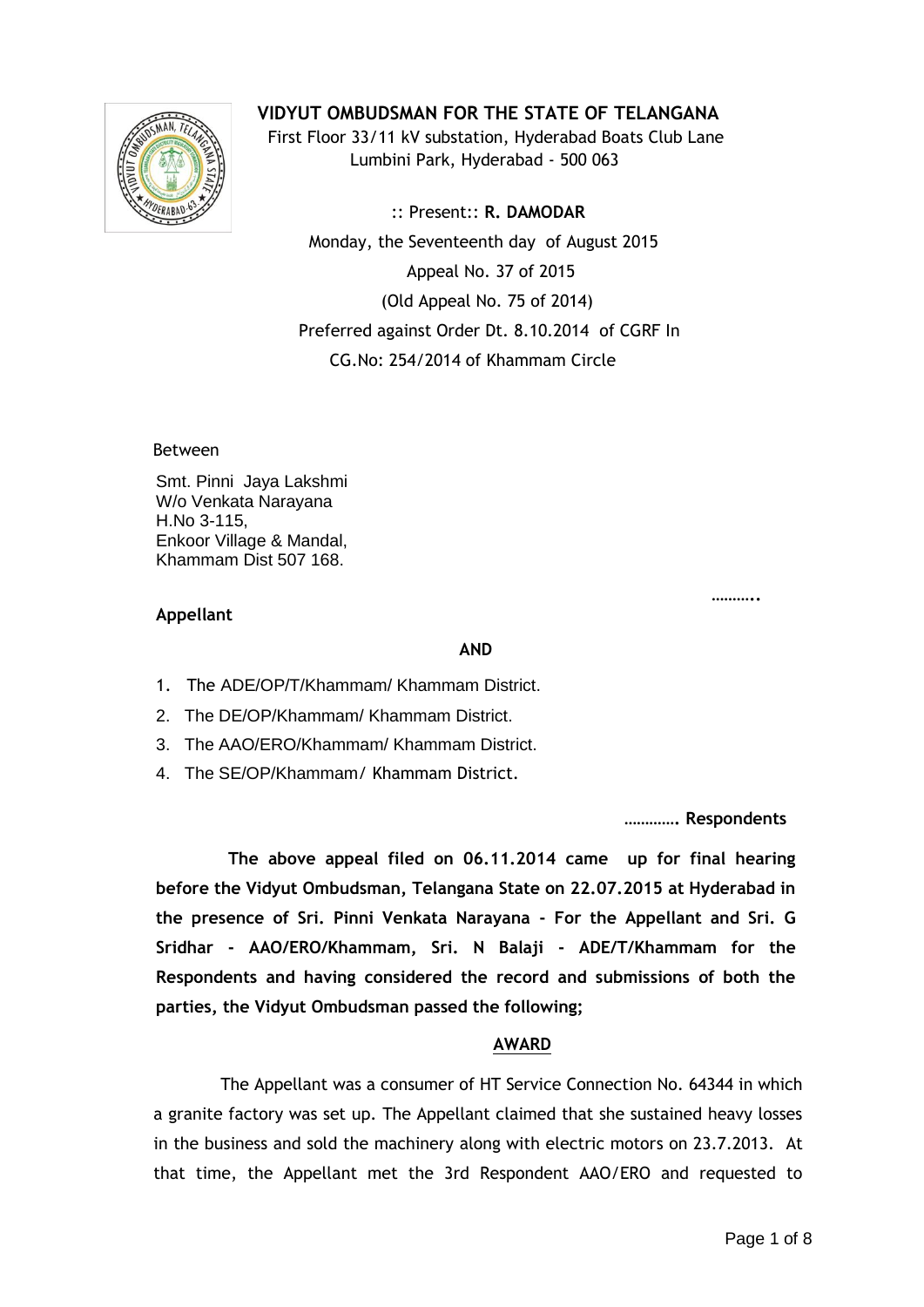dismantle the connection. The AAO advised the Appellant that with minimum charges for 4 months, the Appellant should pay Rs 4,05,849/- The Appellant, as per the advice, paid Rs 4,05,849/- on 20/10/2013. She had submitted an application for dismantling the service connection. The Appellant was advised that if HT Connection is converted into LT connection, the Appellant would get a bill of Rs 4000/- per month and therefore, the Appellant may get her HT connection converted to LT Connection. The Appellant was not advised that DTR and structure would be taken over by the distribution company in case of conversion to LT and also at the termination of the service connection.

2. The Appellant further claimed that even though she has not used even 1 unit of power, she got a bill for about 6 months amounting to Rs 2,26,000/- The Appellant approached the 4th Respondent SE/OP who told her that due to DTR fault, such bill may come and that she should pay the bill. The 4th respondent also told the Appellant that DTR and structure would go to the DISCOM.

3. The Appellant thereafter submitted a complaint before CGRF, demanding waiver of the bill, refund of security deposit and return of DTR and structure.

4. The 3rd Respondent AAO/ERO claimed that the the Appellant was sanctioned Service Connection No. 1301 64344 under category III B at IDA Khammam on 10.12.2007 with a connected load of 120 HP and it was disconnected during August, 2013 due to non payment of CC charges. The 3rd Respondent vehemently denied having advised the Appellant or anybody to change category from HT to LT. He admitted however that somebody approached his office and enquired about the minimum bill if there is a change from HT to LT and that somebody advised her, that in such a case, the minimum bill would not exceed Rs 4,500 pm. The 3rd Respondent claimed that on 20.8.2013, the Appellant requested the 2nd respondent DE/OP to change the supply from HT to LT and paid the requisite fee and based on that, the 2nd Respondent sanctioned the load reduction. The Appellant paid the required payment and from Dec, 2013 the present service was billed under LT category III with a sanctioned load of 99 HP. From Dec-2013, the billing was being done based on actual consumption. The consumer has to pay FSA as per the orders of ERC. The 1st Respondent ADE/OP claimed similarly as the 3rd Respondent before the CGRF.

5. After hearing and based on the material available, CGRF opined that from Dec, 2013 onwards the billing was done based on actual consumption and as per GTCS, LT III A consumer's DTR would be deemed to be the property of Distribution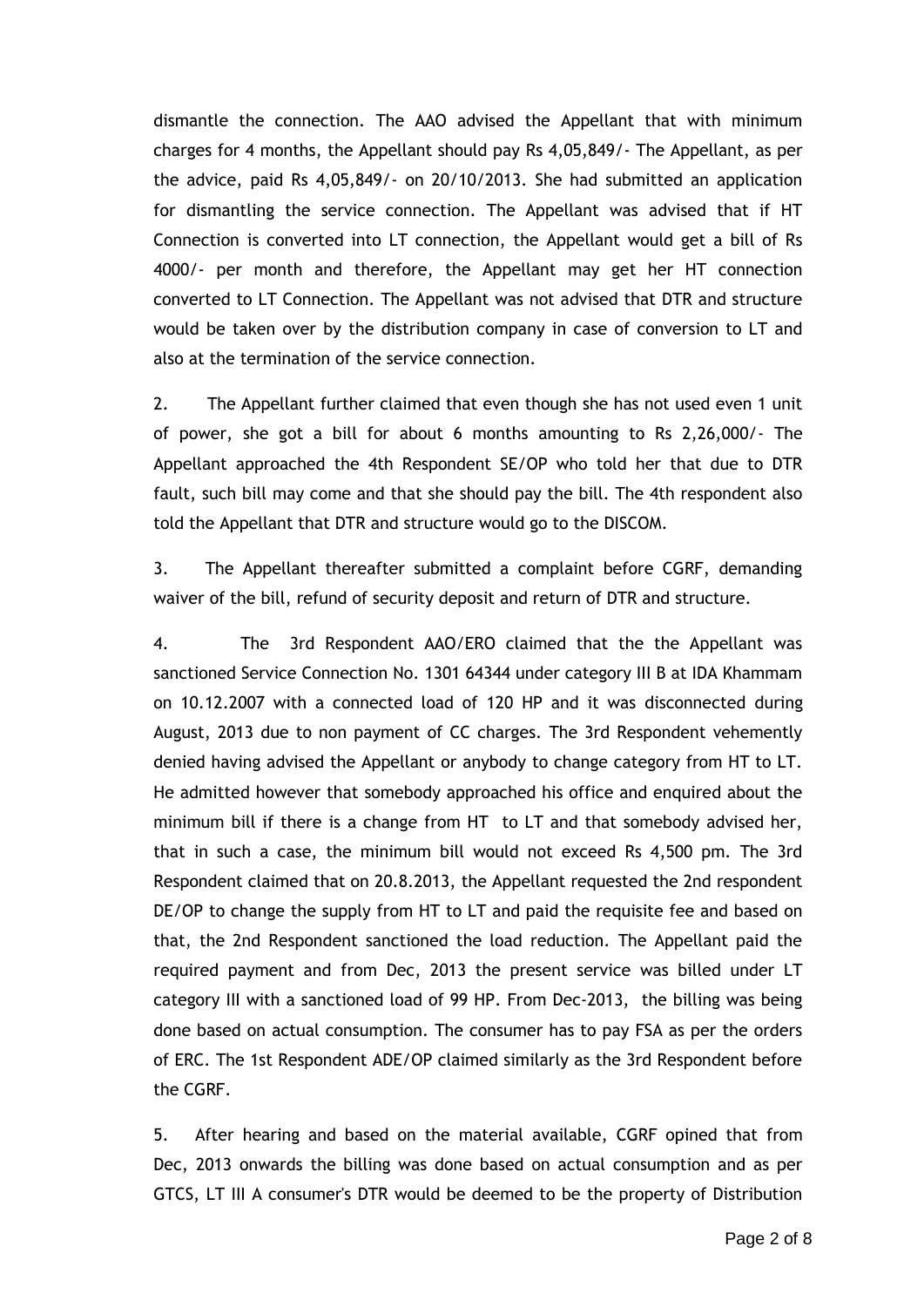company. CGRF further opined that there is no progressive reading from Dec 2013 to Feb, 2014 though the the First Respondent ADE/OP certified in Oct, 2013 that there is no equipment in the premises and failed to publish F.R of the meter. CGRF, based on this material directed :-

a) Withdrawal of CC charges raised from Dec, 2013 to Feb, 2014 based

on the report of the 1st Respondent dt. 22.10.2013.

b) Directed adjustment of security deposit available on SC No. 64344 towards outstanding dues.

c) To take necessary steps to dismantle the service as per the procedure.

d) Collect FSA charges as per the orders of the ERC and then advised the Appellant that once the service is shifted from category III B to LT III A category, she would be treated as such consumer and would have no right over DTR in future and it became the property of Distribution company which would maintain it.

6. CGRF further directed suitable action on the concerned for not informing the Appellant regarding the status of DTR once her HT Service Connection was converted to LT, through the impugned orders.

7. Aggrieved and not satisfied with the impugned orders of the CGRF, the Appellant preferred the present Appeal, claiming that the Appellant is the owner of the DTR and she has not consumed any power after disconnection and hence the bill for 6 months Amounting to Rs 2,26,000/- is liable to be set aside.

8. On behalf of the Respondents, memos of CPDCL dt 22.4.2014 and NPDCL dt 19.6.2012 etc are filed in support of their claim that in case of LT service connections, it is the distribution licensee who owns the transformer and maintains it.

# 9**. HEARD ARGUMENTS**

10. The points for determination are:-

- 1. Whether the impugned order are liable to be set aside?
- 2. Whether the Appellant is entitled to ownership and possession of DTR erected by her, at her cost while getting HT connection?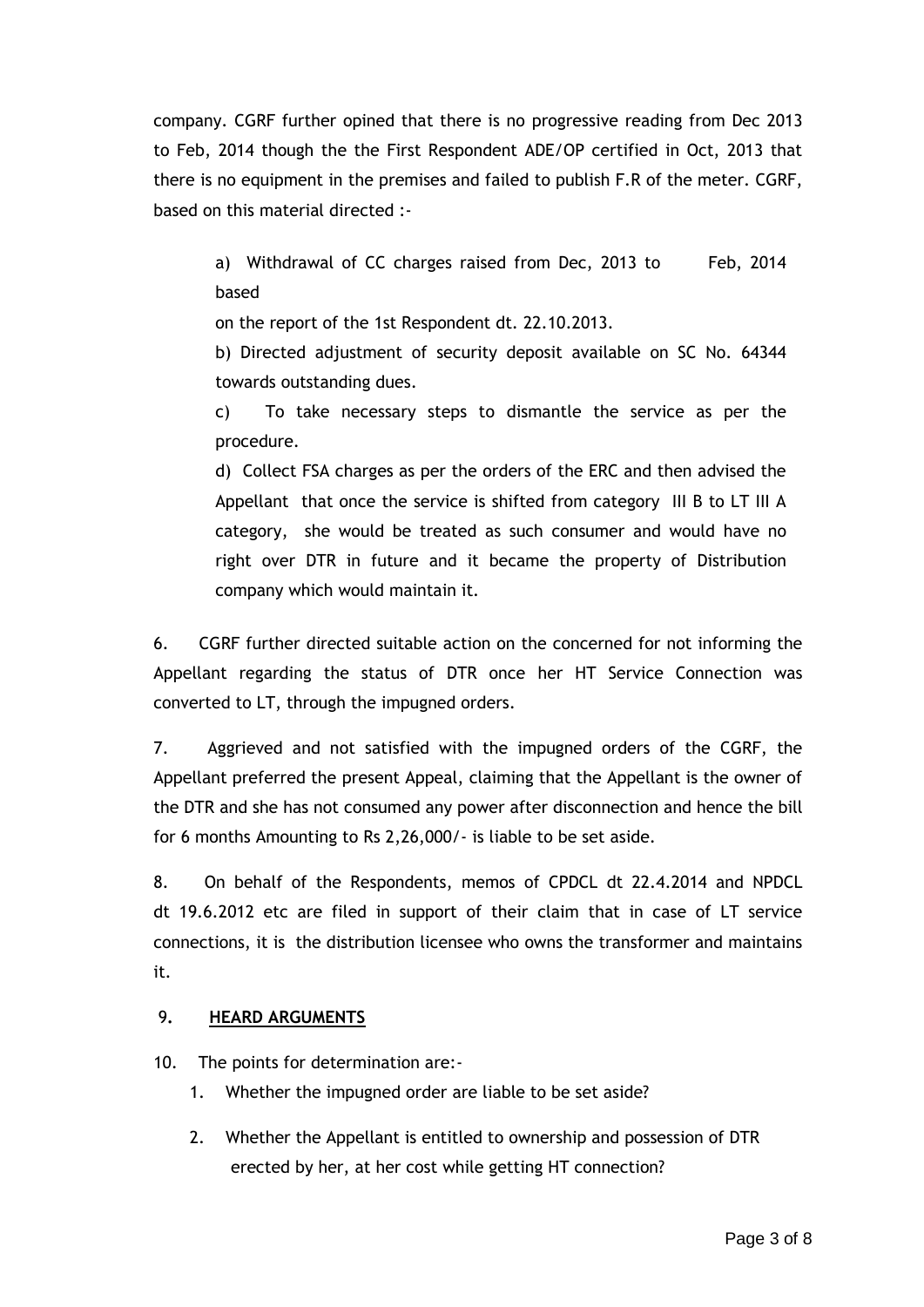- 3. Whether it is the distribution licensee who has to supply DTR to LT consumers as per clause 8 sub clauses, 3 and 4 of Regulation No. 4 of 2013, and whether the distribution licensee shall own the transformer and maintain it?
- 4. Whether the Appellant who had HT service Connection and fixed DTR and structure on her own for drawing of power, and later got the Service derated as LT service connection, would lose ownership of DTR and it is the Distribution licensee who becomes owner of DTR and maintains it?

### POINTS 1 to 4.

11. The Appellant claimed that on 22.10.2013, she had cleared all dues amounting to Rs 4,05,849/- including 4 months minimum charges, which is obviously in response relating to the disconnection of service connection in August, 2013(as per ADE/OP R1&R3) for non payment of CC charges. The Appellant claims that since there was no machinery available and there was no work in the unit, there could be no consumption of power and therefore, the demand made for payment of Rs 2,26,000/- for Six months is unjust and illegal.

12. In the First instance, it is necessary to decide about the status of DTR purchased and fixed by the Appellant to her HT connection No. 64344.

13. The Respondents claimed that the Appellant, on 22.10.2013, made a request to reduce the load from 120 HP(HT) to 99 HP(LT) and convert the service connection from LT III B to LT Category III duly paying arrears of Rs 3,05,849/- (as per ADE/OP R1). The Appellant claimed that the service connection No. 1301 64344 was released in her name under category III B with connected load of 120 HP . This was derated to 99 HP and converted from LT III B(HT) to LT category III(LT). The Appellant paid arrears amounting to Rs 3,05,849/- . At the time of securing HT service connection, the Appellant purchased DTR and got it erected at her cost in her unit. In all HT connections, as per the practice, the consumer has to bear the expenses for erecting DTR and structure and maintain it. Whereas, in case of LT connection, it is the distribution Licensee which has to provide DTR, own it and maintain it. The relevant clause 8 sub clause 3 of Regulation No. 4/2004 is as follows:-

" The Distribution licensee shall recover full cost of transformer in case of commercial complexes, apartments and multi storied buildings where a dedicated transformer is provided while extending a new LT Connections.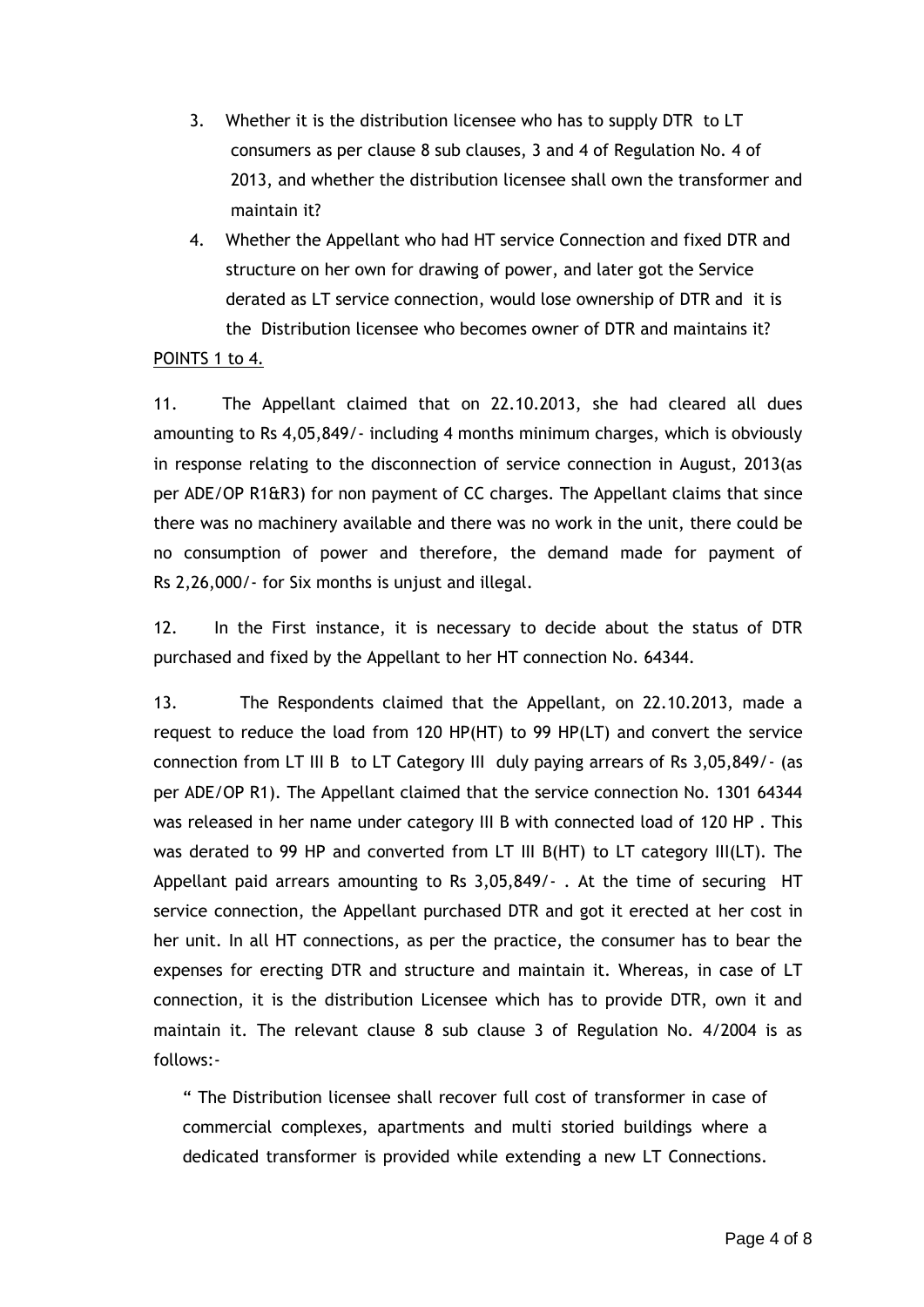In such cases, the Distribution licensee is not entitled to collect the development charges and shall own the transformer and maintain it. The distribution licensee shall not extend power supply to any other consumer from the dedicated transformer other than the consumer who has borne the full cost of transformer."

## Clause 8 Sub clause 4 is as follows:-

"In case of LT supply the responsibility of erection of distribution transformer lies with the Distribution licensee and shall not charge cost of transformer to any consumer except those consumers mentioned in para 3 above and levy only development charges."

From the above, it is clear that only in case of LT supply, except those consumers mentioned in subclause 3, the Distribution licensee has the responsibility for erection of DTR and collect development charges. The Appellants service connection falls under the Industrial Category. Hence the above clauses do not apply to the service connection of the Appellant.

14. In the present case, the Appellant sought deration of power from LT Category III(B) to LT category III by way of her representation dt 22.10.2013 from 120 HP to 99 HP. At the time of deration, according to the ADE/OP respondent No. 1, DTR will be deemed to be the property of NPDCL . Even the 2nd Respondent claimed so by way of his letter dt.29.11.2013 to the following effect :-

- i) The consumer has to handover the DTR to the NPDCL on as is where basis and submit an undertaking.
- ii) Once the consumer is shifted from LT Category III B (HT) to LT Category III (LT), he will be treated as normal LT category III A consumer and further, he will not have any right on the DTR, which is handed over and which is deemed to be the property of the Distribution licensee.
- 15. The Appellant entered into LT agreement for category change in the year, 2013 (day and month is not mentioned) and this document does not bear the signature of any of the Respondents and it does not contain any term which shows that the Appellant agreed to handover the DTR and structure after conversion from HT to LT category.

16. After conversion of LT Cat III B/ HT Cat - I to LT Category, it is the duty of the Respondents to erect DTR and levy only development charges as per Sub clause 4 of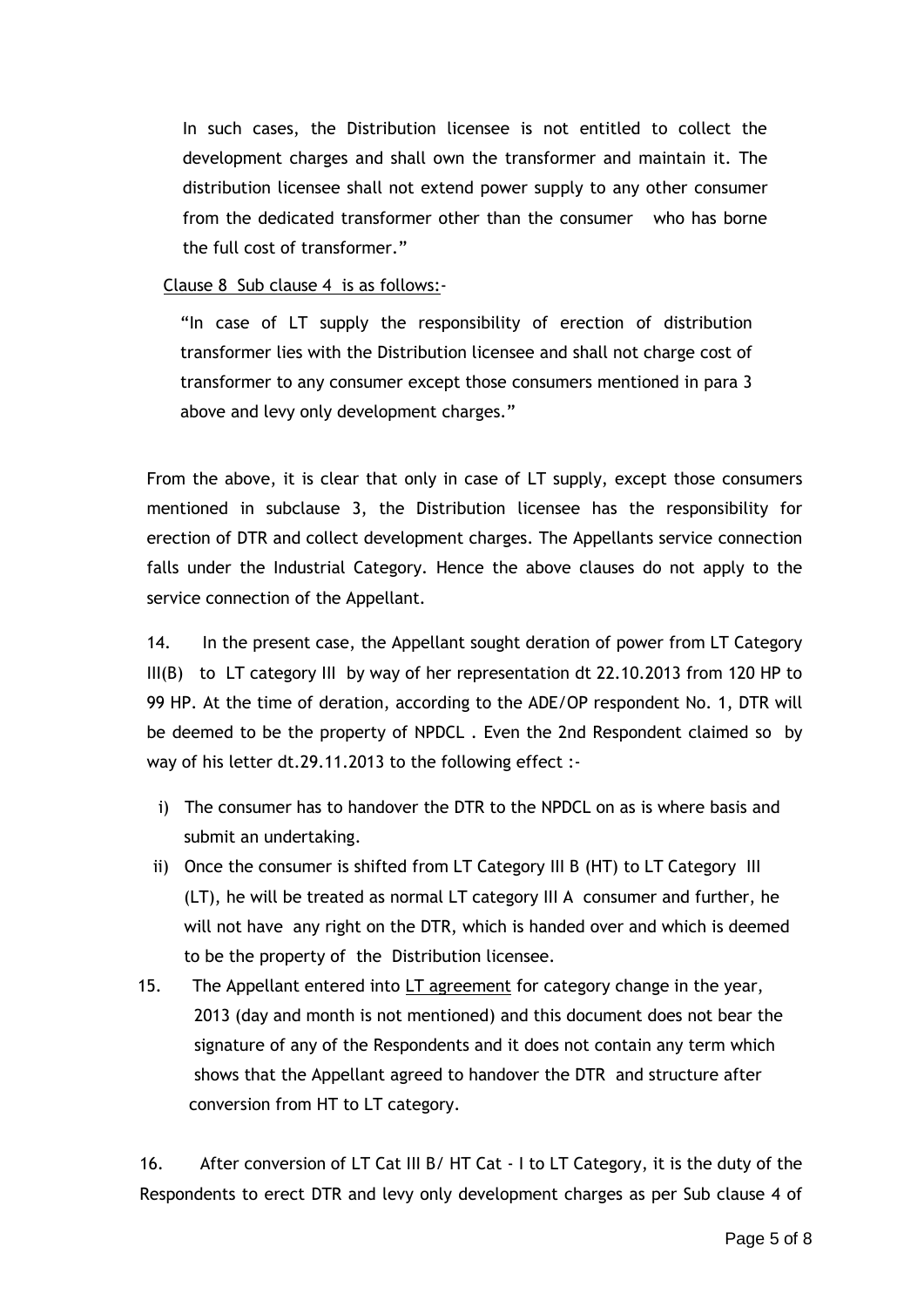clause 8 of regulation 4 of 2013. Since the consumer had already paid the development charges at the time of release of LT III(B) service connection for connected load of 120 HP, which is higher than now being demandable load of 99 HP, no such development charges again have to be paid by the Appellant. As per subclause 4 of clause 8, it is the licensee who should erect DTR and maintain it. As far as HT connection is concerned, there is no doubt about who has to bear the expenses for erecting the DTR transformer and the consequences thereof. The Respondents by taking shelter have claimed that since the Appellant was given LT service connection, the DTR becomes the property of distribution licensee and also for maintenance. When questioned across the bench as to why and for what purpose DTR of the Appellant becomes property of the distribution licensee, the Respondents have one word to say. "For the purpose of maintenance." It is clear that the DTR erected for HT service connection has to be maintained by the consumer and not by the distribution licensee. Only on the basis of an internal memo CGM/OP/COML.&IPC/ADE(COML)./F/D.No. 184/12 dt. 19.6.2012 of NPDCL which clarified regarding existing LT -111(B)/HT 1 consumers having connected load of 100 HP who wish to switch over to LT - III A, the consumer has to handover the DTR to NPDCL on as is where basis and submit an undertaking in this regard and then the DTR will be deemed to be the property of NPDCL. Regulation 4 of 2013 says except in case of noted consumers in subclause 3 of clause 8, the DTR shall be erected by the distribution licensee and therefore, it would become property of the distribution licensee and it has to maintain it and in that case it cannot collect the development charges. Under subclause 4, it is the responsibility of the distribution licensee to erect DTR and collect only development charges.

17. There is nothing in regulation 4 of 2013 to show that in case of shifting of consumers form HT to LT, the consumers has to handover DTR on as is where basis and then it becomes the property of the distribution company. Thus the memo of CGM dt 19.6.2013 is not finding support from regulation 4 of 2013. Consequently, the written submission filed by the first respondent ADE/OP who claimed similarly does not stand to scrutiny. Thus the claim of the Respondents that merely because the service connection was derated from 120 to 99 KVH and from LT Category III B (HT) to LT III A(LT) the DTR became the property of Distribution licensee is unsustainable and not legal. The plea of the Appellant that she was not put on notice on this aspect is tenable. The Respondents have no right over DTR purchased and erected by the Appellant in her stone crushing unit and they cannot own it. The DTR and structure shall be the property of the Appellant.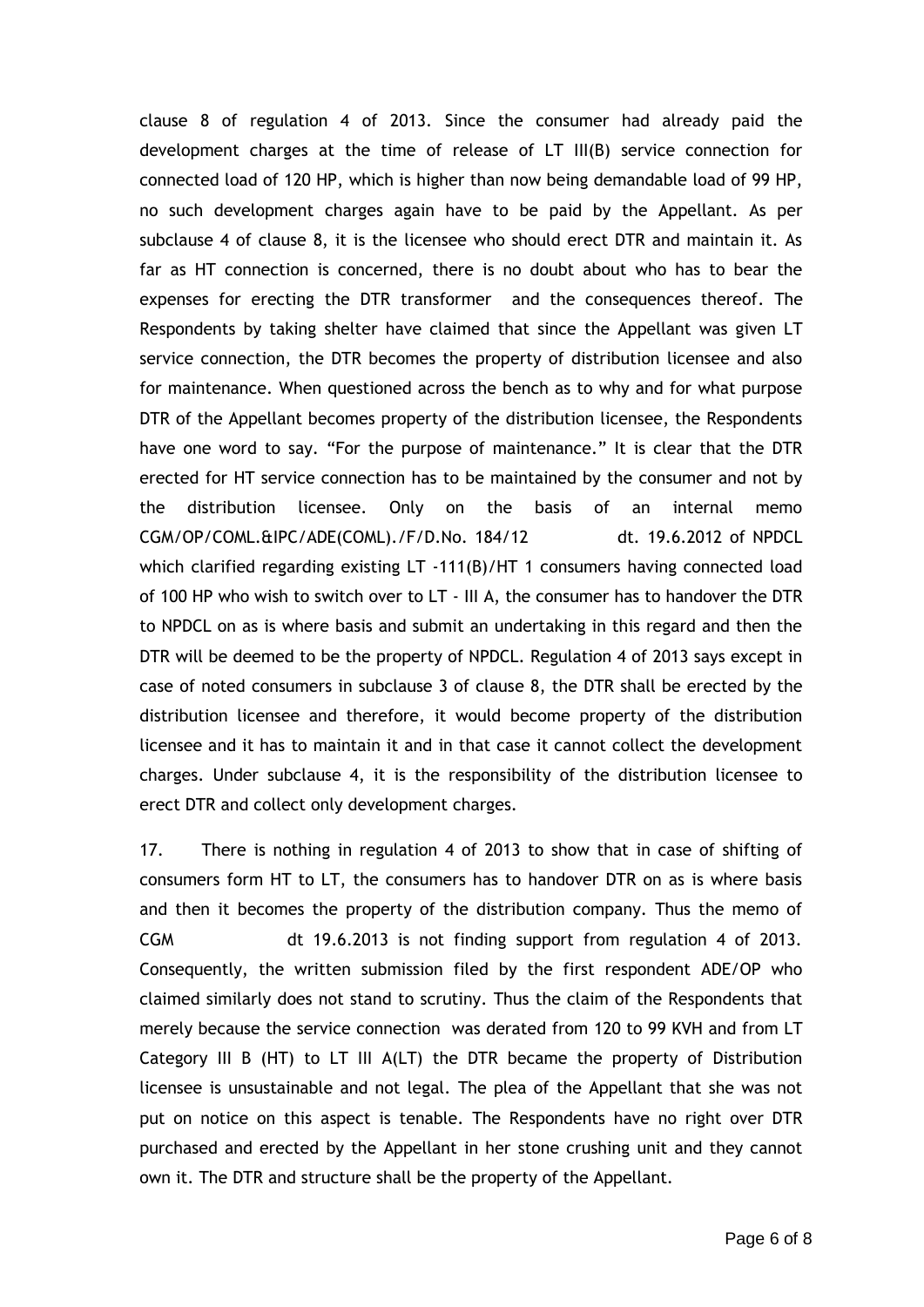18. The CGRF, by way of the impugned orders, directed the Respondents to withdraw CC charges raised from Dec 2013 to Feb 2014 based on ADE inspection Report dt. 22.10 .2013 duly collecting the minimum charges etc. This has been complied with according to the Respondents. The Appellant has cleared the dues on 22/10/2013 against the service connection. The 3rd Respondent AAO/ERO submitted arrears calculation sheet showing the following:

| Service was disconnected on                      | 28.2.2014        |
|--------------------------------------------------|------------------|
| Arrears as on date of Disconnection(02/14)       |                  |
| 4 months minimum charges                         | 173061.00        |
| Meter reading upto 748337 KVAH                   | 17850.00         |
| 1,177 units were not billed at the time of       |                  |
| disconnection with final reading as 74,7160 KVAH |                  |
| Billed amount for 1177 units                     | 7156.16          |
| FSA charges to be paid for the period from March |                  |
| 2014 to September 2014                           | 71,725.00        |
| <b>ED</b>                                        |                  |
| Additional charges for 4 months on CB            | 15.72            |
| Meter dismantling charges                        | 10,383.66        |
|                                                  | 3,000.00         |
|                                                  | 2,83,191.54      |
| Less Amount withdrawn as per CGRF orders         |                  |
| <b>Total Amount due</b>                          | $(-)$            |
| (-)Security Deposit Available                    | 53,914.00        |
|                                                  | 2,29,27.54       |
| Balance amount to be paid                        | $(-)1,47,560.00$ |
| Rounded off to                                   |                  |
|                                                  | 81,717.54        |
|                                                  | 81,818.00        |

19. As per the record, though the consumer claimed that the unit had no

 machinery and motors since she sold them on 23/7/2013, the meter shows consumption of 1,177 units. The Respondents claimed that it was reflecting the consumption of power for lighting the area. This is odd to believe. The Appellant claimed that when she questioned as to how this consumption was recorded when there was no apparent use, the SE/OP, (R4) claimed to have told her that due to transformer fault, such reading may come up. This transformer fault ought to have been rectified by the Respondents, when she pleaded for dismantling her Service Connection on 9.7.2014. At